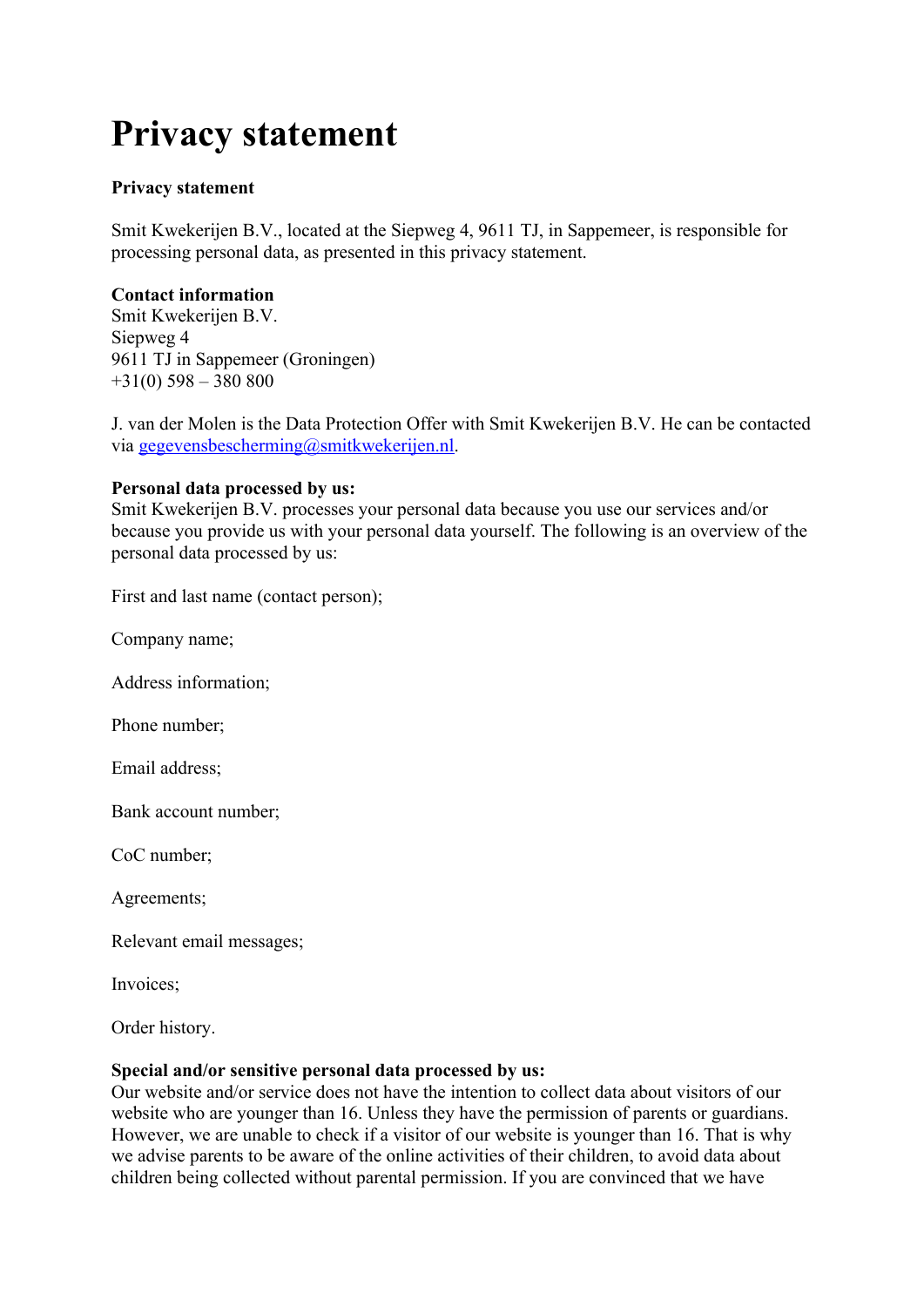collected personal data of a minor without this permission, please contact us via gegevensbescherming@smitkwekerijen.nl, and we will remove this data.

With what purpose and based on what grounds do we process personal data? Smit Kwekerijen B.V. processes your personal data with the following goals:

Settling your payment;

Being able to call or email you in case this is necessary to provide our services;

Informing you about changes to our services and products;

Delivering goods and services to you;

Smit Kwekerijen B.V. also processes personal data if we are legally obliged to do so, such as data we need for our tax returns.

### **Automated decisions:**

Smit Kwekerijen B.V. does not make decisions based on automated processes regarding matters that can have significant consequences for individuals. This applies to decisions that are made by computer programs or systems, without the involvement of a person, such as an employee of Smit Kwekerijen B.V.

#### **How long we store personal data:**

Smit Kwekerijen B.V. will not store your personal data longer than strictly necessary to realize the goals for which your personal data was collected. We work with the following storage periods for the following (categories of) personal data:

Personal data > storage period: 6 years > Reason: data is necessary for our legal position. Fiscal data > storage period: time periods applied by the Tax Authority > Reason: processing of matters such as our tax returns.

# **Sharing personal data with third parties:**

Smit Kwekerijen B.V. will not sell your data to third parties, and if necessary for the execution of our agreement or in order to fulfil a legal obligation we will share them with you. Companies that process your data at our request will sign a processing agreement with us, to ensure the same level of security and confidentiality for your data. Smit Kwekerijen B.V. remains responsible for this processing.

# **Cookies, or similar techniques, used by us:**

Smit Kwekerijen B.V. only uses technical and functional cookies. And analytical cookies that do not breach your privacy. A cookie is a small text file that is stored on your computer, tablet or smartphone the first time that you visit this website. The cookies we use are necessary for the technical functions of the website and your convenience. They make sure that the website works as it should and remember things like your preferred settings. We also use cookies to optimise our website. You can unsubscribe for cookies by changing the settings of your internet browser so that it will stop saving cookies. Furthermore, you can also remove all the information that has already been saved via your browser settings.